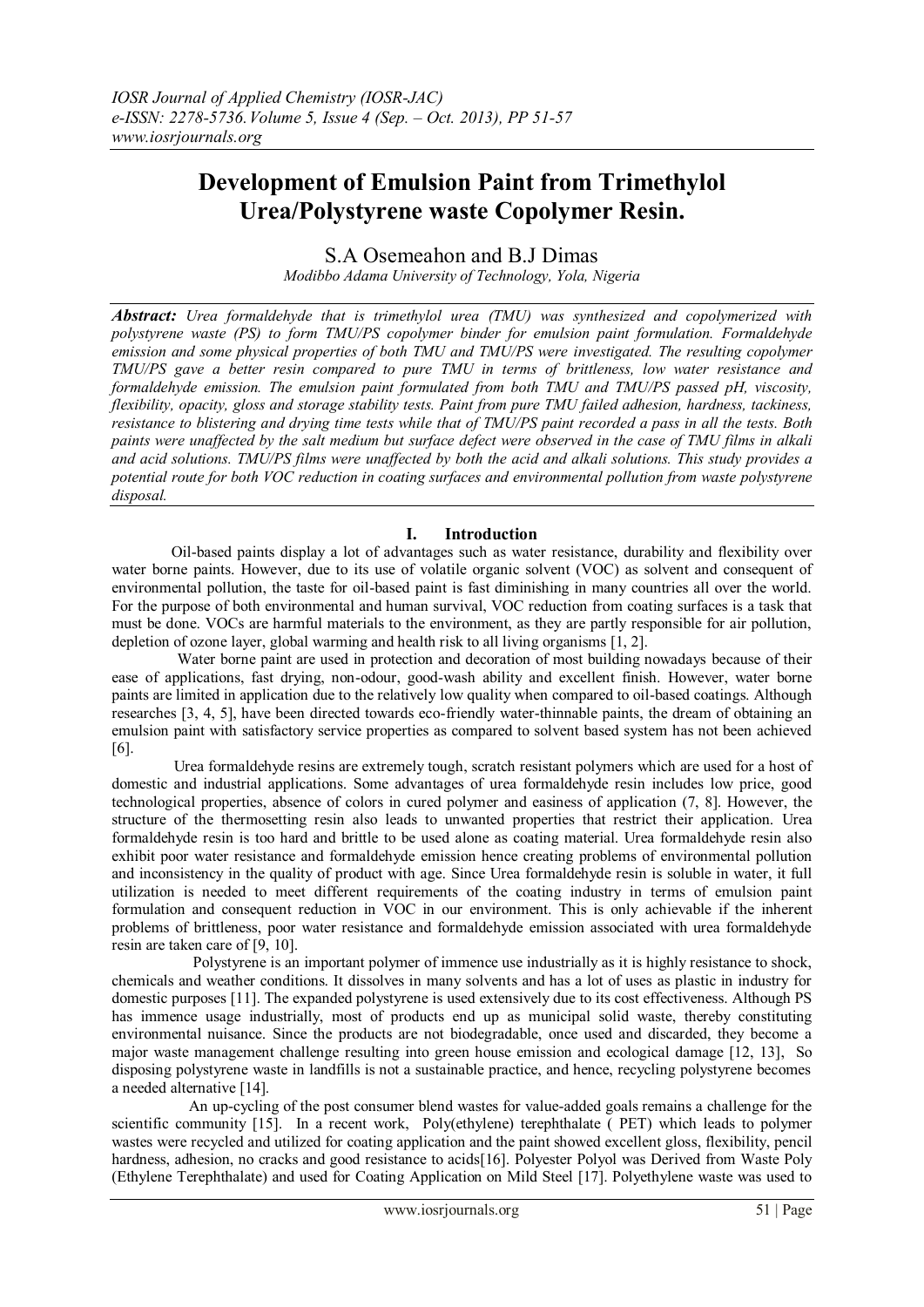modified urea formaldehyde and used as binder for emulsion paint formulation [18]. In this work, TMU was synthesized and copolymerized with PS waste to form a copolymer binder for emulsion paint formulation with the aim of reducing VOCs and the removal of waste polysytrene from our environment.

### **Materials/reagents**

## **II. Materials And Method**

Urea, formaldehyde, sodium dihydrogen phosphate, sulphuric acid, sodium hydroxide, pellets, butanol, Ammonia and sucrose were reagent grade products from the British Drug House (BDH). Titanium dioxide, calcium carbonate, sodium carbonate, kaolin, aluminium silicate, calgon, anti-skining agent, nicofoam, genepour, drier, bermocoll, troystan, dispersant, water, gasoline were obtained from yola market Nigeria. All materials were used as received. Polystyrene waste was collected from refuse dumps around Yola, Nigeria.

#### **Methods**

The methods used for the resin synthesis and determination of the film properties were according To: [18].

#### **Resin synthesis**

Trimethylol urea (TMU) was prepared by using one mole  $(6.0 \text{ g})$  of urea to react with three moles (24.3) ml) of 37% (w/v) formaldehyde using 0.2g of sodium dihydrogen phosphate as catalyst. The pH of the solution was adjusted to 6 by using 0.5M H<sub>2</sub>SO4 and 1.0M NaOH solutions. The solution was heated in a thermostatically controlled water bath at 70°C. The reaction was allowed to proceed for 2 h after which the sample was removed and kept at room temperature (30°C).

## **Formation of liquid PS**

Solid PS was constituted into liquid form by dissolving 5g of PS waste in 25ml of gasoline. The mixture was stirred continuously and allowed to stay for 24h to achieve a homogenous solution.

#### **Preparation of TMU/PS blends and films**

Blend of TMU and PS was prepared by adding varying amount of PS (0-70%) in TMU resin. The mixture was stirred and left for 24 h at room temperature (30°C) and then poured into a glass Petri dish for casting. The resin was allowed to cure and set for seven days at (30°C). The physical properties of the resin films were investigated.

#### **Determination of viscosity and gel time**

A 100 ml Phywe made graduated glass macro-syringe was utilized for the measurement. The apparatus was standardized with 20% (W/V) sucrose solution whose viscosity is 2.0 mPa.s at 30°C. The viscosity of the resin was evaluated in relation to that of the standard sucrose solution at 30°C. Five different readings were taken for each sample and the average value calculated. The gel point of the resin was determined by monitoring the viscosity of the resin with time until a constant viscosity profile was obtained.

#### **Determination of density, turbidity, melting point and refractive index**

The density of the resin was determined by taking the weight of a known volume of resin inside a density bottle using metler (Model, AT400) weighing balance. Five readings were taken for each sample and average value calculated. The turbidity of the resin samples was determined by using Hanna microprocessor turbidity meter (Model, H193703). The melting points of the film samples were determined by using Galenkamp melting point apparatus (Model, MFB600-010F). The refractive indices of the resin samples were determined with Abbe refractometer. The above properties were determined according to standard method [19].

### **Determination of moisture uptake**

The moisture uptakes of the resin films were determined gravimetrically. Known weight of the sample was introduced into desiccators containing a saturated solution of sodium chloride. The increase in weight (wet weight) of the sample was monitored until a constant weight is obtained. The difference between the wet weight and dry weight of the sample was then recorded as the moisture uptake by resin. Triplicate determinations were made for the sample and the average value recorded.

#### **Determination of formaldehyde emission**

Formaldehyde emission test was performed by using the standard 2 h desiccator test. The mold used was made from aluminium foil with a dimension of 69.6 x 126.5 mm and thickness of 12.0 mm. The emitted formaldehyde was absorbed in 25.0 ml of water and analyzed by a refractometri technique using Abbe refractometer. Triplicate determinations were made for the samples and the average value taken.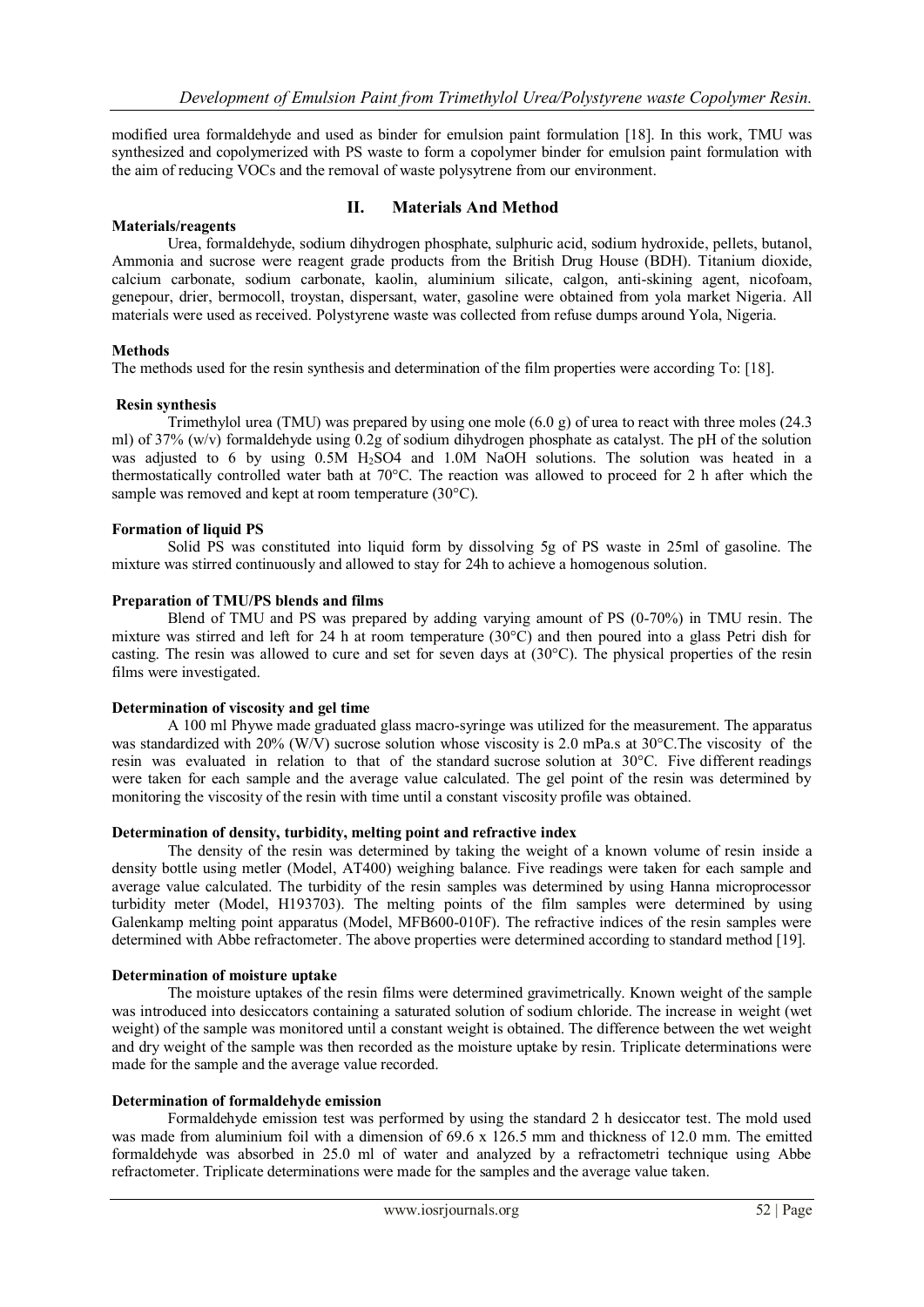## **Elongation at break**

The elongation at break was measured using Inston Tensile Testing Machine (Model 1026). Resin films of dimension 50 mm long, 10 mm wide and 0.15 mm thick was brought to rapture at a clamp rate of 20 mm/min and a full load of 20kg. A number of five runs were carried out for each sample and the average elongation evaluated and expressed as the percentage increase in length.

#### **Water solubility**

The solubility of the TMU/PS blend in water was obtained by mixing 1ml of the resin with 5ml of distilled water at room temperature  $(30^0C)$ .

### **Paint formulation**

The method described by [6]; was adopted for the paint formulation. Paint production process involves three main stages:

#### **First Stage**

At the first stage, additives such as, dispersants, defoamer, thickener, anti-skin, drier, wetting agents, stabilizer, pH adjuster and preservatives were added. The basic purpose of this stage is to provide a favourable environment for wetting and dispersion of particles. A volume of 185 ml of distilled water was introduced into a litter mixing tank and the overhead stirrer switched on after the addition of 12.7g of the additves as shown in Table 1. This mixture was stirred using a high speed stirrer for 15minutes.

#### **Second Stage**

In the second stage, also known as "Millbase", pigments and extenders were dispersed in the mills. Immediately after dispersion, the stirrer speed in the millbase stage was increased to a very high speed and the mixture was stirred for another 15minutes. In millbase, binder was not added to avoid its structural deformation under the high mechanical forces.

#### **Third Stage**

Finally, binder plus the rest of the additives used in the first stage were mixed with 15ml of water . This stage is called "Letdown". In this stage, the mixture was stirred at moderate speed for another 15 minutes. Energy losses in the mill base are minimized by adding thickeners before the dispersion stage of the production process. The above processes was repeated using pure TMU as binder. The details of the formulations are in Table 1.

| Stage        | л.<br>Materials                    | Quantity in g |
|--------------|------------------------------------|---------------|
|              | Water                              | 185           |
| First        | Anti-foam                          | 0.2           |
|              | Drier                              | 0.2           |
|              | Calgon                             | 1.16          |
|              | Genepour                           | 1.16          |
|              | Bermocoll                          | 2.5           |
|              | Troystan                           | 1.14          |
|              | Dispersant                         | 0.2           |
|              | Butanol                            | 5             |
|              | Ammonia                            | 0.54          |
| Millbase     | TiO <sub>2</sub>                   | 50            |
|              | Al <sub>2</sub> (SiO) <sub>3</sub> | 11.2          |
|              | Na <sub>2</sub> CO <sub>3</sub>    | 0.58          |
|              | Kaolin                             | 2.52          |
|              | CaCO <sub>3</sub>                  | 123.0         |
| Letdown      | Binder                             | 100           |
|              | Water                              | 15            |
|              | Dispersant                         | 0.2           |
|              | Nicofoam                           | 0.2           |
|              | Anti-skining agent                 | 0.2           |
| <b>Total</b> |                                    | 500g          |

Table 1: Recipe for the formulation of emulsion paints from TMU/PS binders.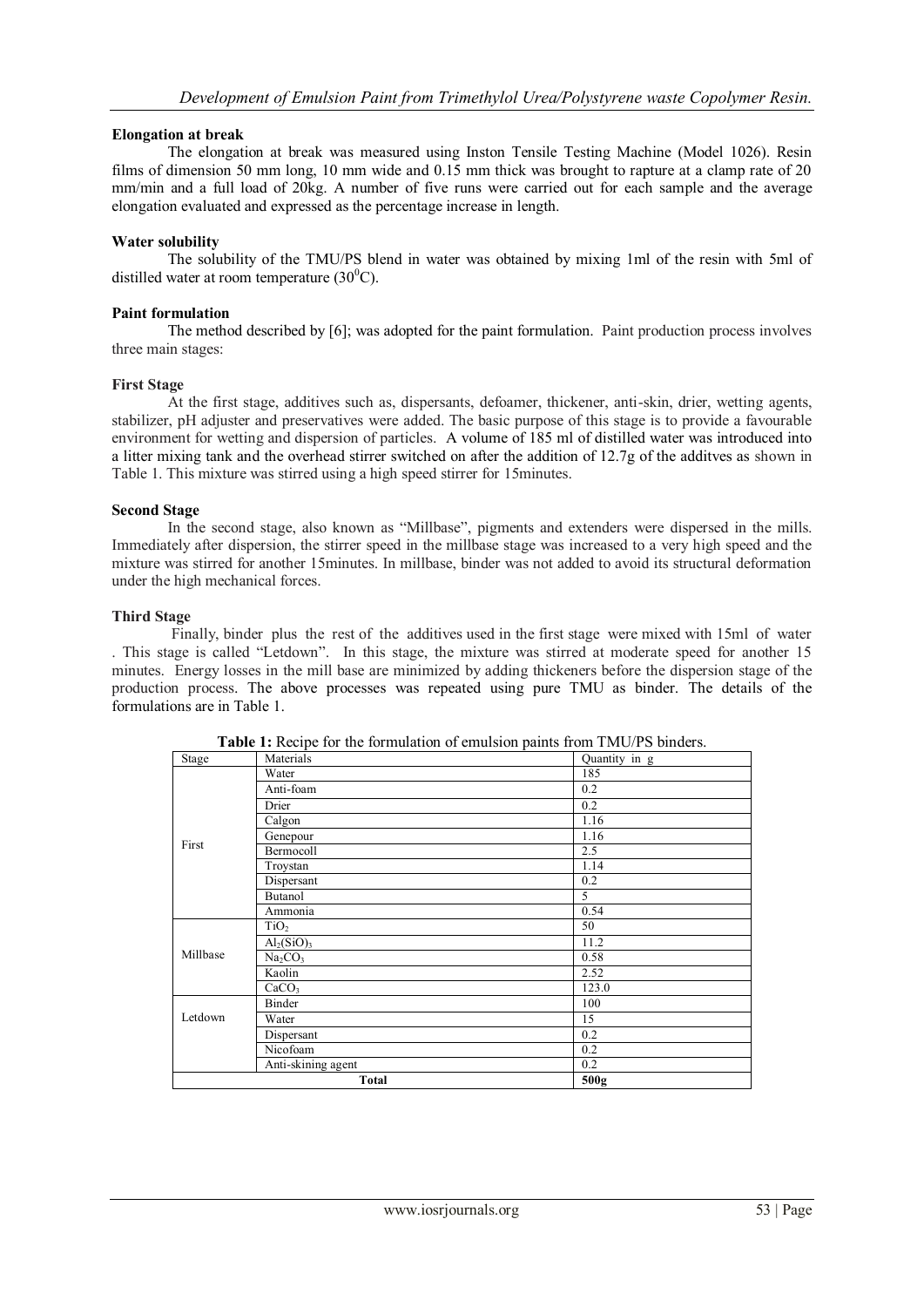## **Test procedures for paint samples**

Paint samples were analysed as described in Niger Cedar laboratory hand book of paint formulation recipe and standard organization of Nigeria methods [20].

## **Viscosity**

Viscosity of paint sample was determined by using an I.C.I. Rotothinner viscometer. The 500 ml tin sample container of the instrument was filled with paint sample under test to 0.3 mm of the top rim of the dept gauge. The sample was stirred with a thermometer and the temperature maintained at  $27^{\circ}$ C. The container with the paint sample was placed in the processing ring on the turntable and the lever pulled down to switch on the motor automatically. The disc was allowed to run until a steady state is reached (5 minutes). At the end of the required time, the viscosity was recorded in poises. Triplicate determinations were made for each sample and mean value recorded.

## **pH and Opacity**

The pH of paint sample was determined by using phywe pH meter model 18 195.04. Opacity was determined by using the standard Mohest Chart. The paint sample was applied on the Mohest Chart (i.e hiding power chart) and allowed to dry for 24 hr. The opacity was evaluated by comparing the dried sample film with the hiding power chart. Three determinations were made for each sample and mean value assessment recorded

## **Drying time and flexibility**

To evaluate the dry time, paint sample was applied on a glass panel with the aid of bar applicator and allowed to dry. Dry to touch was taken when the paint film is no longer sticking to the finger and dry to hard taken when the film resisted finger print. Triplicate evaluations were made for each sample and mean value assessment recorded. For flexibility test, paint sample was applied on a freshly degreased and chromate aluminium with the aid of paint applicator. The film was allowed to air dry under room temperature ( $27^{\circ}$ C) for 7 days. The panel with the film was inserted into the conical Mandrel Bend Tester and the panel bent through 180<sup>0</sup> with a smooth action (taking 1-2 seconds). The panel was removed from the tester and examined for cracking or loss of adhesion. Any crack or loss of adhesion indicates inflexibility or brittleness. Triplicate samples were made and average evaluation taken.

#### **Adhesion property**

To evaluate the adhesion property of paints, a coat of paint film was applied with film applicator on a degreased metal panel and allowed to dry for 48 hours. Two sets of lines, one crossing perpendicularly over the other were drawn with a crosshatch tester on the paint film. An adhesive tape was pressed firmly with the thumb covering all the interactions of the perpendicular line. The adhesive tape was held at its loose ends and forcibly removed from the panel. Removal of more than 50% of the square lines of the paint film indicates poor adhesion. Triplicate determinations were made at 27<sup>°</sup>C for each sample and average assessment recorded.

#### **Specular gloss**

Specular gloss at  $85^{\circ}$  of paint sample was determined by using gloss meter (Digital instruments, model RSPT-20). Paint film was prepared by using 4mesh (100 microns) applicator over a pre clean glass panel and the film allowed to dry for 24 hours. The ASTM gloss-meter was allowed to warn up for 10 min and using the black glass standard held against the pot-hole, the meter was adjusted to read 92.5%. The sample cast on the glass panel was held against the pot-hole in three separate positions along its length and the mean gloss calculated in percentage with a difference of not more than 5% between the highest and the lowest. Triplicate measurements were made for each sample and mean value recorded.

#### **Stickiness and pencil hardness**

This was done qualitatively on the dried film by hand feeling to find out if the paint film is sticky or not. Stickiness of a dried paint film is an indication that the film is tacky. Triplicate samples were used for each determination and the average quality assessment recorded. Pencil hardness of the paint films was also determined according to ASTM standard methods (ASTM D 3363-74 3363-74).

#### **Resistance to blistering**

To test for resistance to blistering, undiluted paint sample was applied to a glass panel with an applicator to give a wet film thickness of about 120 μm and was allowed to dry for 24 hours. At the end of this period 4 ml of distilled water in the form of circular drop was placed on the film. The presence of blistering, wrinkling, swelling or cracking within a period of 30 minutes indicates poor water resistance. Triplicate samples were used for each determination and the average quality assessment recorded.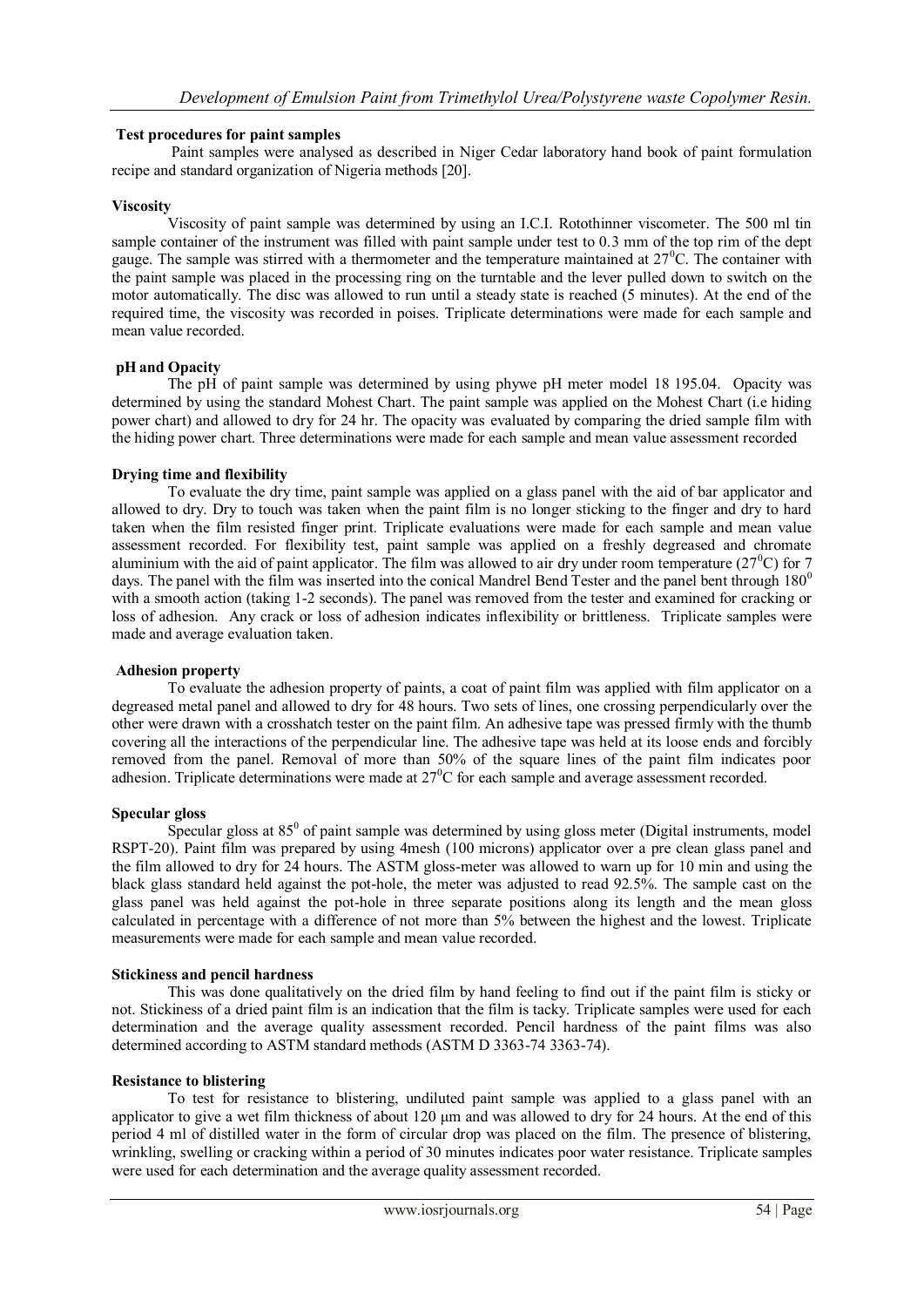## **Stability test**

The paint sample was fully sealed in a container and allowed to stay at room temperature ( $27^{\circ}$ C) for 4 months. At the end of this incubation period, the sample was re-examined for any change in viscosity or coagulation of the emulsion paint. Absence of coagulation or any change in viscosity is regarded as a pass. Triplicate samples were used for each determination and the average value recorded.

## **Chemical resistance**

To evaluate the chemical resistant of the paint films, three flexible aluminium panels (150mm x0.3) were used as the test panels. A coat of paint with paint applicator was applied on the way to the panel. One litter glass beaker was filled with 0.1 M NaOH solution to a depth of 150mm and the test pieces immersed for 48 hours to the depth of approximately 120mm. The test piece was removed, washed with running water and stood to dry for 2 hours. The above procedure was repeated by using 0.1M HCl and 0.1M NaCl respectively. The presence of any surface defects such as cracking, blistering, peeling or change in colour will indicate poor chemical resistance.

| <b>Property</b>             | UF     | UF/PS  |
|-----------------------------|--------|--------|
| Viscosity (mpa.s)           | 2.39   | 19.70  |
| Melting point $(^0C)$       | 280.00 | 262    |
| Density $(g/cm3)$           | 1.125  | 1.099  |
| Turbidity(NTU)              | 91     | 878    |
| Refractive index            | 1.1400 | 1.4250 |
| Moisture Uptake $(\% )$     | 4.72   | 1.0100 |
| Formaldehyde emmision (ppm) | 0.0905 | 0.0233 |
| Elongation at break $(\% )$ | 116    | 450    |

**III. Result And Discussion**

**Table 2**: some physicochemical properties of the synthesized TMU and TMU/PS

Table 2 compares some physical properties of pure trimethylol urea (TMU) resin and trimethylol urea/polystyrene (TMU/PS) copolymer resin. It was observed that the viscosity, turbidity, refractive index and elongation at break of TMU/PS blend are very high compared to those of TMU. The increase in viscosity is as a result of increase in molecular weight due to inclusion of polystyrene in the polymer matrix which give rise to increase in crosslinking density and hence the increased in viscosity [21]. Turbidity increases because pure TMU is clear and transparent. However on addition of PS, the system became colloidal and light scattering increases leading to corresponding increased in turbidity [22]. The increase in refractive index can be attributed to high refactive index of polystyrene. Elongation increase because of the addition of soft segment PS in the TMU/PS blends which impacts flexibity [23].

 The density, moisture uptake and formaldehyde are lower compared to those of TMU. The decrease in density with PS inclusion in the TMU/PS blend can be due to increase in soft segment. It is expected that the density of the blend will fall between the density of TMU resin and PS, since PS has lower density relative to pure TMU [23, 24]. The low moisture uptake in the TMU/PS blend is lower than TMU as a result of the excellent hydrophobicity of PS in the blend. PS inclusion result in an increase in crosslinking density which narrows the voil spaces and reduces moisture uptake [25, 26]. Formaldehyde emission of TMU/PS is lower than TMU resin. This may be as a result of reduction in stress during cure which reduces emission resulting from improved flexibility. PS also disrupted the continuity in the TMU matrix, therefore making it more difficult for the reactive groups of urea and formaldehyde to come close and interact [27, 28].

## **Some Physical Properties of Paints formulated from TMU and TMU/PS Binders**

Some Physical Properties of TMU and TMU/PS paints are tabulated in Table 5. As seen from the Table, some properties such as pH, viscosity, flexibility and opacity of both TMU and TMU/PS falls within the the acceptable ranges for paints [20]. TMU/PS paint exhibited good adhesion, tackiness and hardness properties resulting from the increased in crosslinked degree, but the paint from pure TMU showed poor adhesion, hardness and tack properties. This behaviour of TMU paint can be due to low molecular weight and hence low crosslink density of the pure TMU binder [29, 30].

Resistance to blistering of the different paints formulated are also provided in Table 5. The paint from the TMU/PS binder passed resistance to blistering test while those formulated with the pure TMU binder failed the test. These results indicate that PS segment has been cross linked into the TMU/PS copolymer thereby impacting hydrophobic character. The higher degrees of cross-linking gave rise to less free volume and solvent molecules hardly pass through the crosslinked network [31, 3, 5]. This implies that the paint can perform well when exposed to environmental conditions such as rain and sun. The pure TMU paint failed water resistance test as a result of the inherent property of urea formaldehyde resin in addition to low molecular weight of the TMU binder used in the paint formulation [8, 32].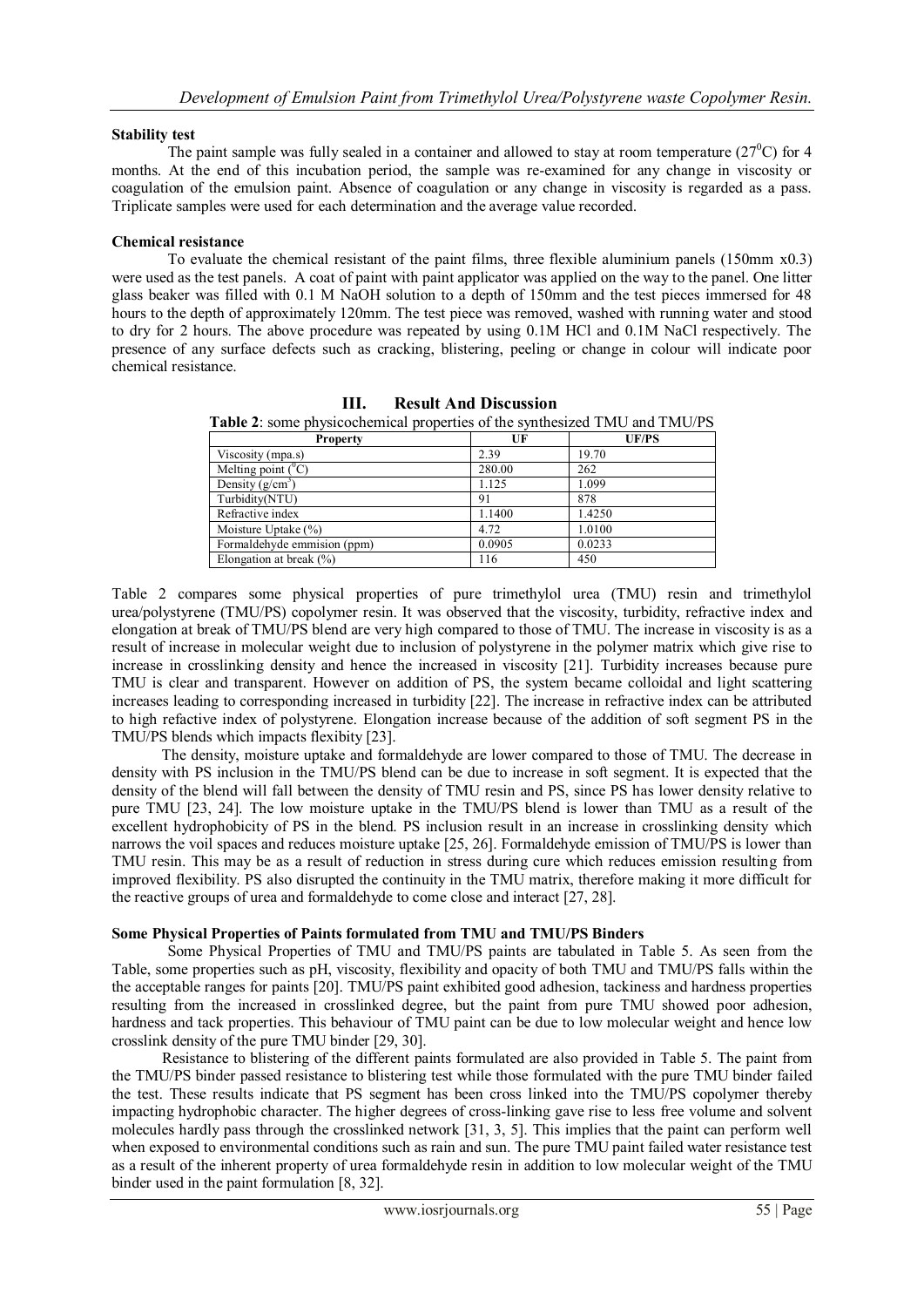The drying time of TMU/PS paint met specification, while that of TMU paint is outside the specified range [20]. The long drying time displayed by TMU paint is attributed to the low molecular weight and hence low crosslink density of the TMU binder while the TMU/PS has high crosslinked density due to increased in molecular weight which enhanced drying [33]. The gloss results shows that both TMU and TMU/PS have gloss value within the range specified, but TMU/PS has a higher gloss due to the higher refractive index of PS incorporated into the blend [34]. Stability in storage is an important factor for coating system. Amino resin when use as a paint binder can undergo self-condensation making the system too viscous and gel like for coating application. From Table 5, all the paint formulation passed the standard stability test because of the addition of butanol (stabilizer) during formulation. The TMU/PS paint has better resistance to scratching than TMU paint. Resistance of coated material againt scratching is a function of surface hardness. TMU/PS paint has better pencil hardness because the more the network formed in the polymer matrix, the higher the cross-linking density and the harder the resulting coating film [35, 17].

| Parameter                   | <b>TMU</b> | <b>TMU/PS</b> paint | <b>SON Standard</b> |
|-----------------------------|------------|---------------------|---------------------|
| pH                          | 7.1        | 7.3                 | $7 - 8.5$           |
| Viscosity (poise)           | 6.5        | 13                  | $6 - 15$            |
| Flexibility                 | P          | P                   | P                   |
| Opacity                     | P          | P                   | P                   |
| Adhesion                    | F          | P                   | P                   |
| Hardness test               | F          | P                   | P                   |
| Tackiness                   | F          | P                   | P                   |
| Resistance to blistering    | F          | P                   | P                   |
| Drying time(min)            |            |                     |                     |
| Touch                       | 168        | 10                  | 20                  |
| Hard                        | 700        | 35                  | 120                 |
| Storage Stability (4 month) | P          | P                   | P                   |
| $85^0$ Gloss                | 29.0       | 32.0                | $16 - 50$           |
| Pencil Hardness             | 2B         | 2H                  |                     |

**Table 5**: some physical properties of paint formulated from TMU/PS Binders

P and F means Pass and fail SON test respectively.

#### **Chemical resistance**

The ability of a paint film to resist chemical attack is one of the desirable qualities of a good coating film.Table 6 shows the resistance of the TMU/PS coating system on exposure to a number of chemicals. From the results, both TMU and TMU/PS are unaffected by the salt medium. TMU/PS films are also unaffected by both the acid and alkali solutions, while surface defect were observed in the case of TMU films in alkali and acid solutions. TMU/PS has better chemical resistance due to high crosslinked density of network which decreases their exposure to environment [5].

|            |                | Media                              |            |
|------------|----------------|------------------------------------|------------|
| Samples    | 0.1M NaCl      | $0.1$ MHCl                         | $0.1$ NaOH |
| <b>TMU</b> | а              |                                    |            |
| TMU/PS     | а              | a                                  |            |
|            | $a=$ No effect | $b = Cracking$<br>$c = Blistering$ |            |

**Table 6:** Chemical resistance of TMU and TMU/PS paint films

## **IV. Conclusion**

Some physical properties of both TMU and TMU/PS were studied. The inherent problems of brittleness, poor water resistance and formaldehyde emission traditional associated with urea formaldehyde resin were addressed using TMU/PS copolymer resin. The emulsion paint formulated using TMU/PS binder exhibit good consistency, it was smooth and uniform. The paint showed excellent gloss, adhesion and flexibility. The pH, viscosity, Opacity and Drying time of the TMU/PS paint conform to SON standard. It showed good pencil hardness, no cracks and good resistance to acidic, alkaline and salt medium compared to the pure TMU paint. The use of polystyrene waste for coating will open new market of recycled polymer and a potential solution to the problem of solid waste management.

#### **Reference**

- [1]. A.A. Yousefi, M. Pishvae and A. Yousefi, Preparation of water-based alkyd/acrylic hybrid resins. *Progress in Color, Colourant and Coatings*, 4, 2011, 15-25.
- [2]. J. Faucheu, L. Chazeau, C. Gauthier, J. Cavaillé, M. Goikoetxea, R. Minari and J.M.Asua, Latex imaging by Environmental STEM: Application to the study of the surfactant outcome in hybrid alkyd/acrylate systems. *Langmuir* 25, 17, 2009, 10251-1025.
- [3]. S.P.Hasmukh and J.P. Sumeet, Novel surface coating system based on maleated shellac. *E –Journal of chemistry,* 7(S1), 2010, S55- S60